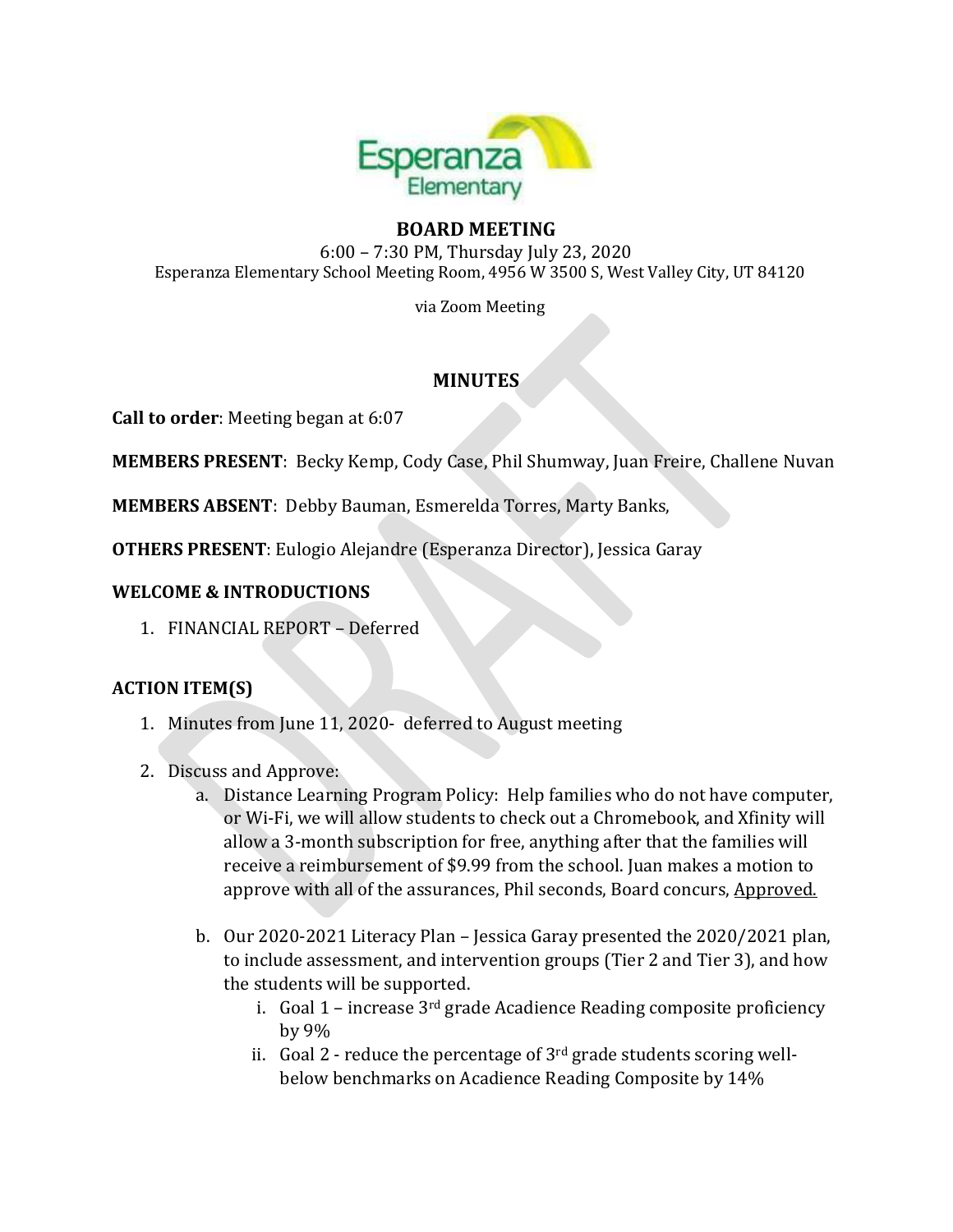Cody questioned the schools use of Imagine Learning, and approval by the district. Board deferred for August meeting, pending the use of Imagine Learning.

- c. Reopening Plan
	- i. All students will receive a temperature check upon entering school. 99.9 and below will be permitted to school. If the child presents with a fever at the school, the student will go to a holding room, staffed by an employee in appropriate PPE. Proper signage will be used for social distancing. Breakfast, and Lunch will occur in the classroom. Recess will also take place in the classroom with scheduled activities.
	- ii. 60% of the parents voted for in person teaching. 15% want virtual, and 15% requested a hybrid model. Teachers will contact every student to find out their plan. Students will need to complete at minimum 70% of class work
	- iii. Back to school night will occur via Zoom.
	- iv. Teachers will be given \$500 each in addition to regular funds to purchase their own PPE, or any items they feel they need to create a safe environment.
	- v. The Board discussed the plan at great lengths, we commend the leadership team, recognizing this was not an easy task. We recommend more outdoor time, increase the cleaning of HVAC systems. Becky motioned to approve, Juan second. Board unanimously approved
- d. Teacher Licensure Policy adoption of the State licensure requirements on LEA (Local Education Agency)- specific Educator License. We do not need to move them to a professional license, or associate license. Our school will require a criminal background check, ethics review, completion of bachelor's degree or higher, and/or demonstrating knowledge and skills by passing an assessment. We currently have only one teacher with an LEA license. In order for us to achieve Title 1, all teachers must be fully licensed. Juan motion to approve, Phil second. Board approved.
- 3. Policies related to prevent financial fraud deferred until August
	- a. Conflict of Interest Policy
	- b. Personal Use of School Property
	- c. Reporting Fraud and Abuse Policy
	- d. Code of Ethics
- 4. Review and approve Cleaning Bid 2020-2025 deferred until August